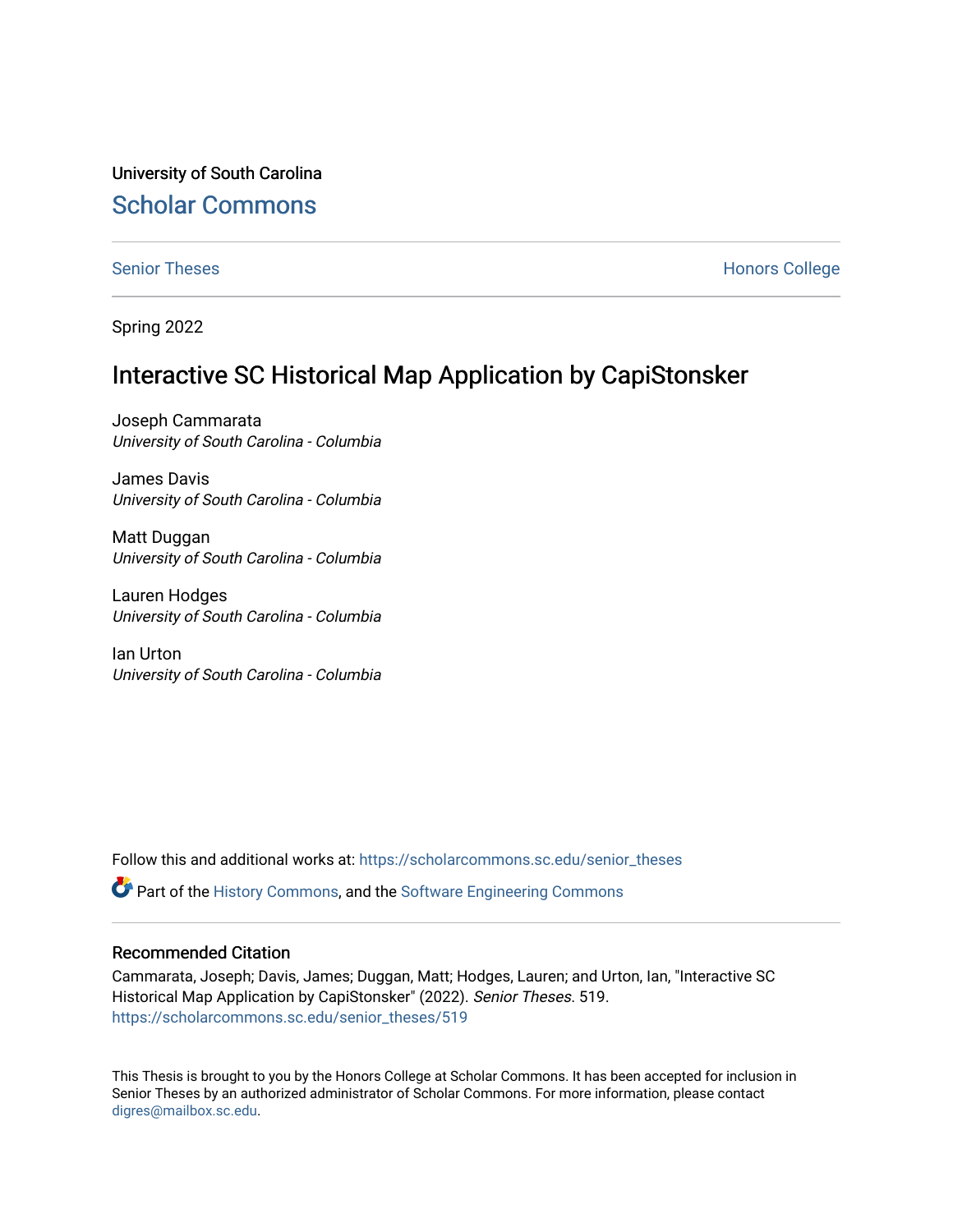## INTERACTIVE SC HISTORICAL MAP APPLICATION BY CAPISTONSKER

By

Joseph Cammarata James Davis Matt Duggan Lauren Hodges Ian Urton

Submitted in Partial Fulfillment of the Requirements for Graduation with Honors from the South Carolina Honors College

May 2022

Approved:

 $\mathcal{P}_{\mathcal{A}}$   $\mathcal{V}_{\mathcal{A}}$ 

Jose Vidal, Ph.D. Director of Thesis

Steve Lynn, Dean For South Carolina Honors College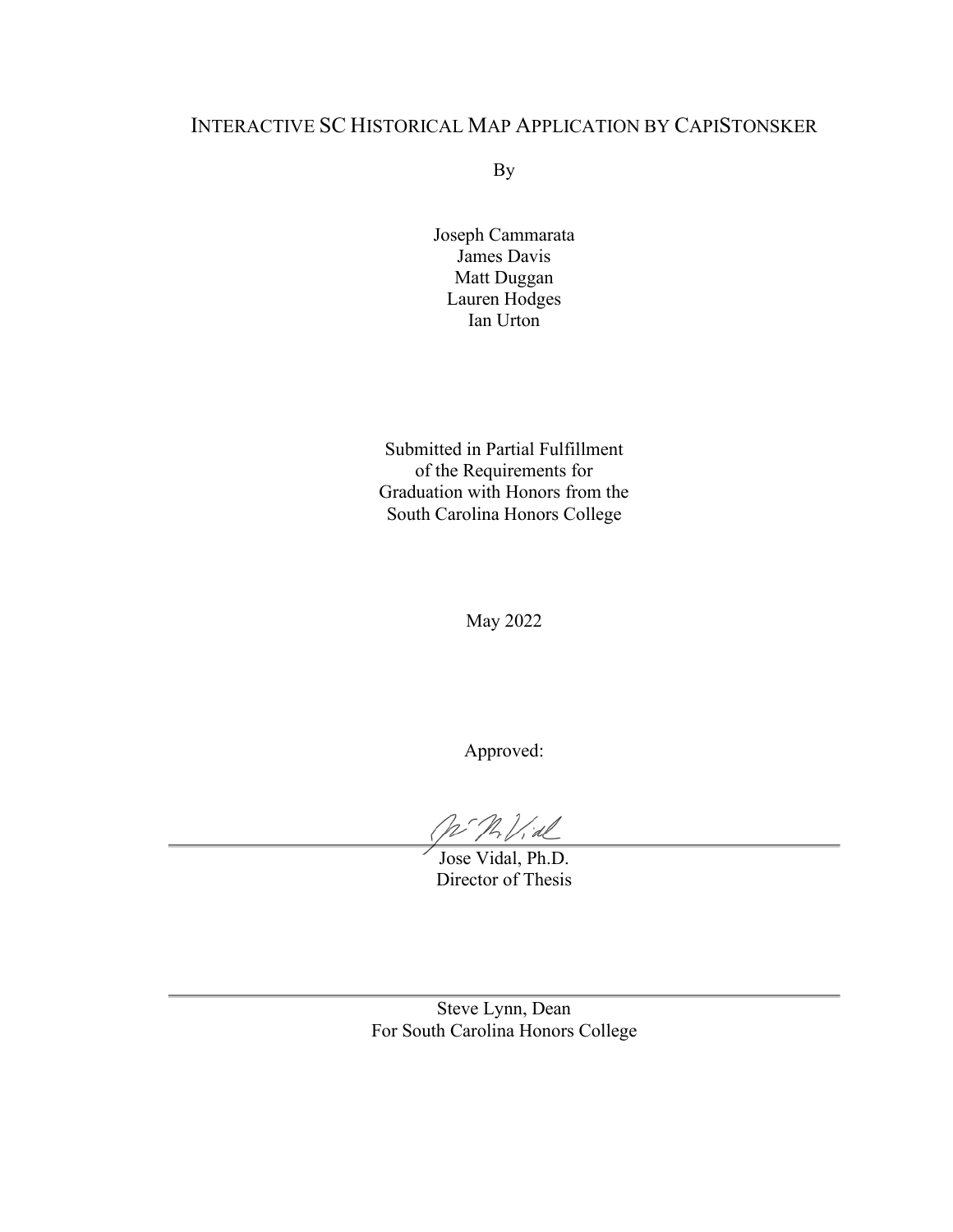# Table of Contents

| Implementing user authentication through external accounts9 |  |
|-------------------------------------------------------------|--|
|                                                             |  |
|                                                             |  |
|                                                             |  |
|                                                             |  |
|                                                             |  |
|                                                             |  |
|                                                             |  |
|                                                             |  |
|                                                             |  |
|                                                             |  |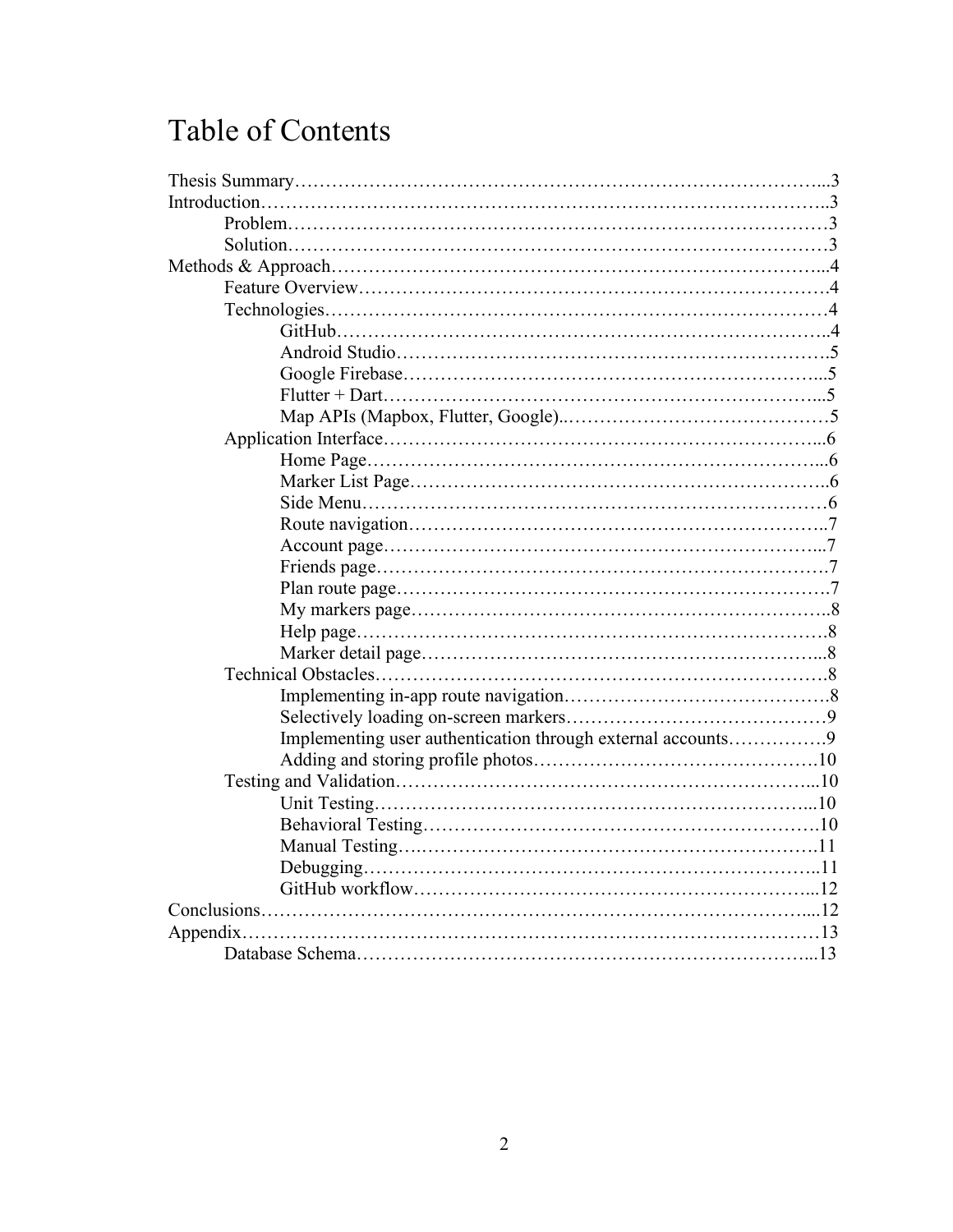# Thesis Summary

The Interactive SC Historical Map Application by CapiStonsker, hereby known as CapiStonsker, is an android application that creates a comprehensive user experience for individuals and groups to engage with their local Columbia history. Users of this application can discover local historical landmarks by scrolling through the interactive map on the home screen, searching for markers by name using the search bar, filtering by county, or scrolling through a list of markers sorted by proximity. If a marker catches a user's attention, he or she can tap it to learn more information, get directions, or save it for later by adding it to their personal wish list. Users can create an account to connect with friends and track their progress in visiting markers as well as saving their personal wish list. This application is useful for anyone who lives in or visits the state of South Carolina and wants to engage with their local community. The complex history of South Carolina is finally in a simple to use application that brings the states historical turning points and landmarks to the palm of your hand.

# Introduction

#### Problem

The state of South Carolina has a depth of rich history dating back hundreds of years. Over time, many historical relevant locations have been marked with a plaque that provides historical information; however, there is no convenient way for any citizen to quickly and easily find the landmarks that are closest to them. Additionally, no interested person can easily filter through locations that they would find most interesting other than tediously looking through SC's historical archives. Furthermore, in the digital age that we live in, people are spending more and more time indoors and are engaging less with their local South Carolina communities than ever before. Our locals and tourists are removing themselves from the history by walking past these hardly noticeable plaques. It is some of these plaques that tell the story to which formed the diverse and interesting background of South Carolina we know today.

#### Solution

We have developed a mobile application that brings the local history of South Carolina to every smartphone in an engaging and compelling way, known as CapiStonsker named after our Capstone group. As a result of this project, anyone downloading our app can find nearby historical landmarks in a matter of minutes and people who love history now have a way to meaningfully engage with their local history. School teachers can now encourage with their students to go out and experience the rich history of our state for themselves through our friend feature. Through our plan route feature, families can find new routes to walk that will allow them to explore new parts of their community while learning something along the way. Everyone now has a reason to get out, go on a walk, and meet the people who might be able to tell a longer story than what is engraved on our markers.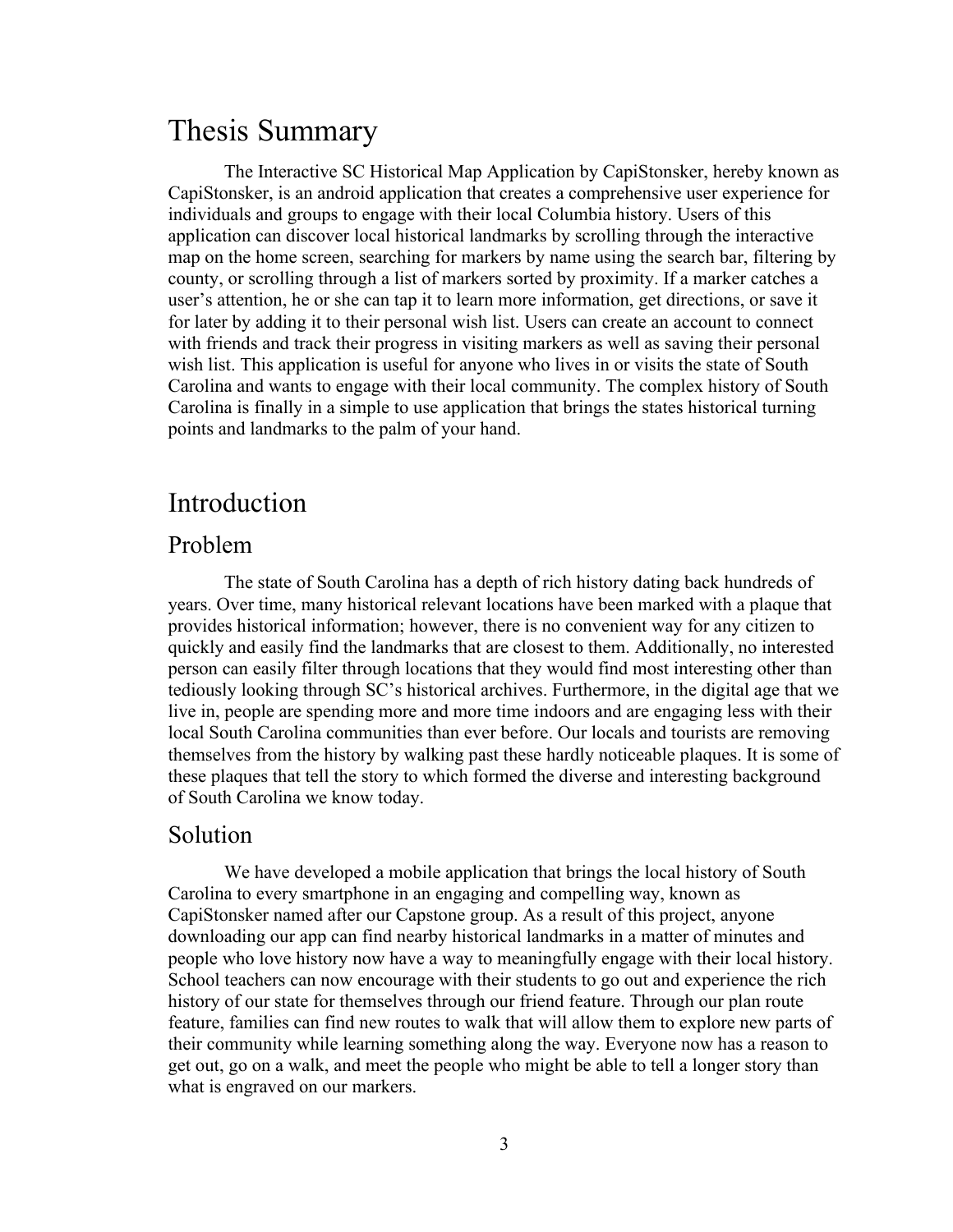# Methods & Approach

#### Feature Overview

The following is a broad overview of features in the order that a user may encounter while using the app for the first time. See the Application Interface section for screenshots and a more detailed overview of each page.

When a user opens the application for the first time, a tutorial opens on the screen to show the user where to find the side menu and marker list navigation buttons as well as the search bar. On the home page, there is a map, centered on the user's current location, populated with nearby historical markers. There is a search bar at the top, which the user can use to display only markers whose name is a possible result for a search query, as well as, a filter button. The filter button can filter the map by county, the user's wish list, or the user's visited list. The user can use the bottom right button to navigate to the marker list page which is a list view of the home page. The list of the markers are sorted by proximity to the user. This page has the same search and filtering options as the home page and also has a button that can be used to open route navigation to a given marker. A user can also click on a marker on the home or marker list page to see more details and to add a marker to their personal wish list. From any page, the user can click on the button at the bottom left of the screen to open the side menu. From there, the user can log in or out and view the help page, which has frequently asked questions as well as a button to email app admins with any other questions or issues. There is also a plan route page, accessible from the side menu, that allows a user to plan a route to visit multiple markers. If a user is logged in, he or she can view and edit their account page, add or view friends, and see their visited markers and wish list by accessing the corresponding pages from the side menu. Logged in users can add a bio, display name, and profile picture (can take a picture or choose one from the camera roll) to their account.

## Technologies

#### GitHub

We used GitHub as a version control platform to collaborate and document every stage of the app development process. In the beginning, we populated our wiki with planning documents, which include: 1) the ethical, security, and legal considerations, 2) detailed plans of the architecture, design, and requirements, and 3) user personas which illustrate specific examples to which our app would be helpful or critical to our users. Also, we each kept a personal log for every week of the project to show personal contributions and keep track of one another. As the semester continued and we began committing code for this project, we enforced branch protection rules, and utilized conventional pull requests for peer evaluations of each other's software. We assigned all project tasks through issues and created a pull request for the commits associated with each issue. This also allowed us to identify where bugs originated and undo problematic changes to our code by reversing the change from any pull request. Our GitHub issues track each detail of work we did for this project, who was assigned to which tasks, and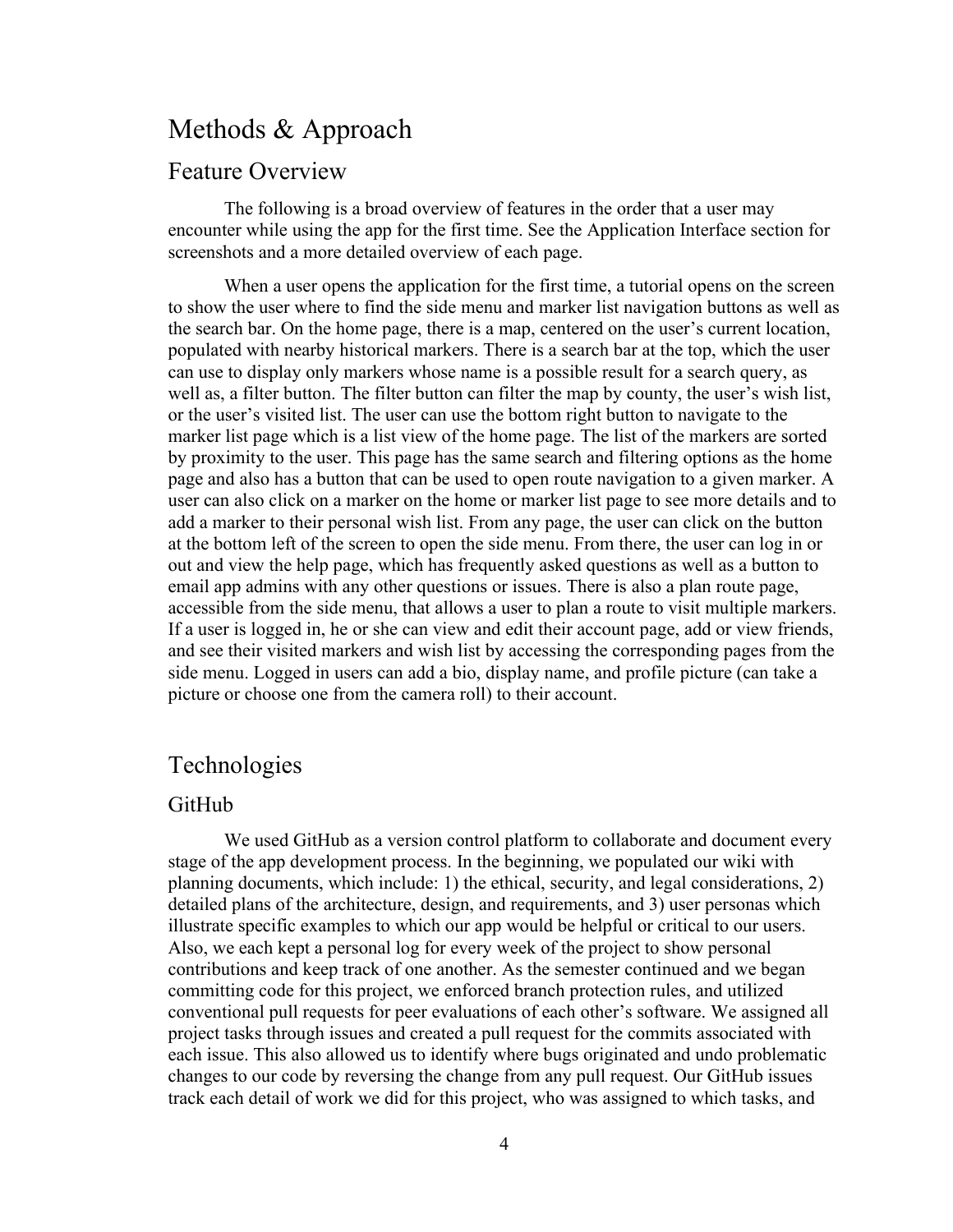who wrote each part of the code. We also have a detailed readme with instructions for deploying our app and a demo website, deployed using GitHub pages, that showcases the key features as well as the development process of our app.

#### Android Studio

We utilized the Android Studio IDE for the development of our app. We did all visual demos of our app using built-in Android Studio emulators, in particular we support the Pixel 2 emulator as described on our readme. We also connected GitHub version control to Android Studio and used terminal commands through the built-in Android Studio terminal for all git commands, such as branching, adds, commits, pulls, and pushes.

#### Google Firebase

We used Google Firebase for data storage of markers and user information. This includes user authentication. For user authentication, we only support account creation using an email and password, and only logged in users can add markers to their wish list, add friends, and access the account and friends pages. We also store user-specific information such as display name, profile picture, and bio on firebase for each user. The FAQs on the help page are stored and pulled from firebase, as are the markers with all of their information. All information on the markers was acquired from the South Carolina Historical Markers Program in the SC Department of Archives and History.

#### $Flutter + Dart$

We chose to use Google's hybrid application framework, flutter, for the development of this application. Flutter uses the object-oriented language dart, so our project is built fully using this language. We took advantage of the hybrid nature of flutter to deploy natively in an Android environment while leaving the possibility of future iOS deployment or Web development. We also utilized flutter's fast run time and large supply of built-in libraries to build an efficient app and being able to add all desired features simply by using native libraries.

#### Map APIs (Mapbox, Flutter, Google)

We used Mapbox with the Flutter Maps flutter package to create the map on our home screen and plan route page by building a custom map in Mapbox. This allowed our team to freely construct and integrate a map with the flutter maps library. Additionally, we were able to integrate routing information from the Mapbox APK. Similarly, we use the Google Maps to support route navigation to one marker (or up to 8 using the plan route page). If the user has Google Maps installed, we open the Google Maps application from our app for navigation.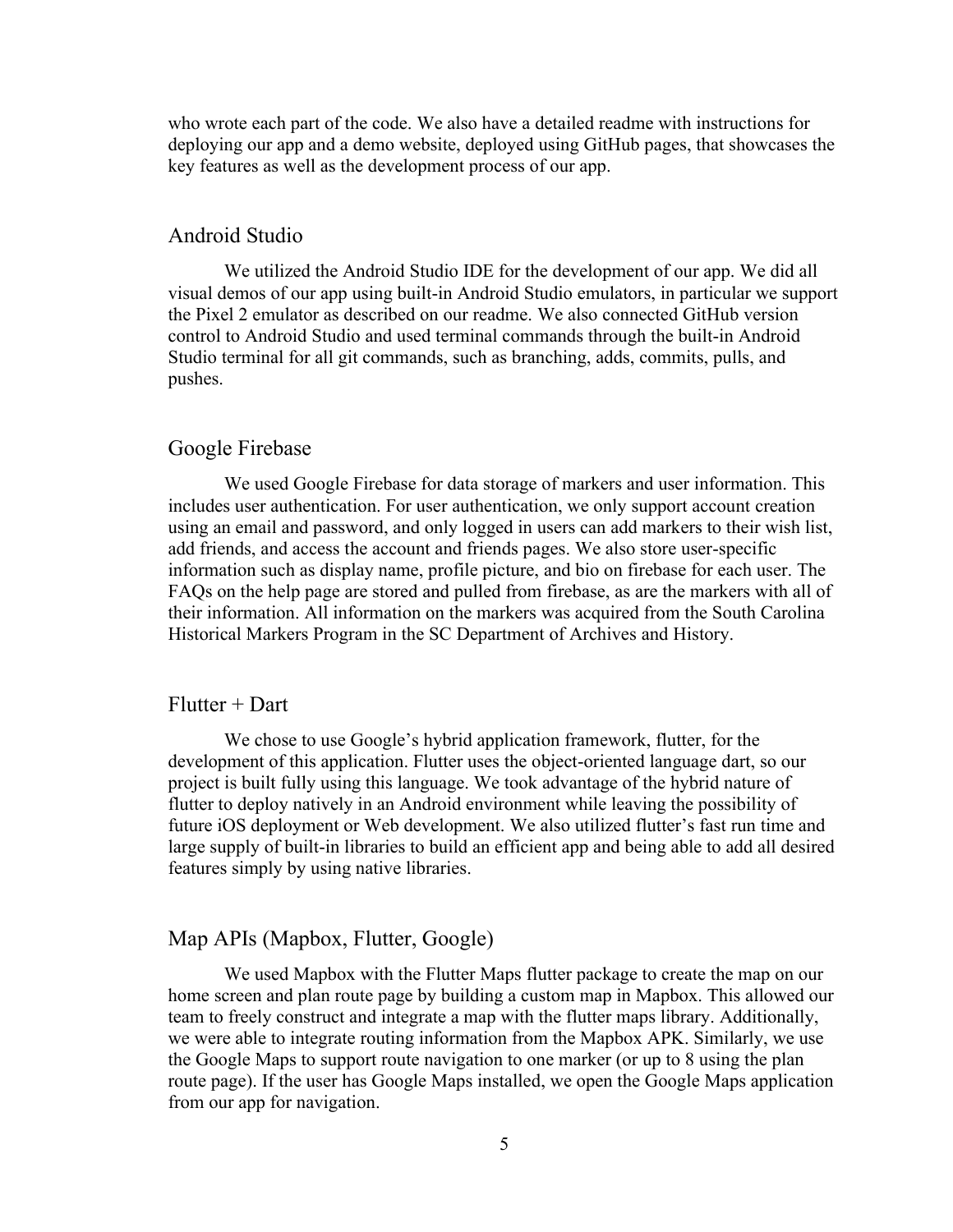# Application Interface

#### Home Page

The home page opens on startup after the app briefly displays a splash screen with our logo and team name. The home page is initially centered on a user's current location (the purple icon in the center of the screen), but the user can scroll around and find other markers too. A user can always tap the button at the top right of the map to return to his or her current location. At the top of the home page is a search bar, which a user can use to search for a marker by name. This will filter the home page down to the markers which the query returns. The user can hit the "x" on the search bar or the backspace button on the keyboard to remove the query and return to the regular map page. Similarly, the user can use the filter icon to the right of the search bar to filter the map by county. If the user is logged in, he or she can also filter by visited markers or by their wish list. If a user taps a marker, it will open a marker preview pane at the bottom of the screen, from where a user can tap a star to add the marker to their wish list (if logged in)



or can tap the pane to see the marker detail page. From the home screen, the user can tap the button on the bottom left to open the side menu (this option is available on all pages) or can tap the button on the bottom right to access the marker list page, which is a list view of the map on the home page (see "Marker List Page" below).

| ò.                                                  |   |
|-----------------------------------------------------|---|
| n<br>۰                                              | z |
| Q. Search for markers by  X                         | ≂ |
| GIRRES GREEN<br>D.DS mil.                           |   |
| SITE OF PARADE GROUND<br>$0.12$ mi.                 |   |
| MCCORD HOUSE<br>0.14 mL                             | Ġ |
| UNIVERSITY OF SOUTH CAROLINA<br>0.15 mi.            |   |
| MINTON FAMILY HOME/HENRY MCKEE<br>MINTON<br>0.10 mL |   |
| CAIN-MATTHEWS-TOMPKINS HOUSE<br>0.23 mi.            |   |
| TOWN THEATRE<br>0.23 mi                             |   |
| SOUTH CAROLINA STATE LIBRARY<br>$\equiv$            | ñ |
|                                                     |   |
|                                                     |   |

#### Marker List Page

The marker list page is a list view of the home page. It has the same marker information, searching capability, and filtering, but markers are showed as a list, sorted by distance from the user's current location. The marker list page also has a button next to each marker that can be used to open in-app route navigation. The back arrow can be used to get back to the home page, and the button on the bottom right can also be used to get back to the home page.

#### Side Menu

The side menu is accessible from every page via a button on the bottom left corner of each page. The side menu allows a user to log in or out and access the home, my markers, plan route, friends, account, and help pages.

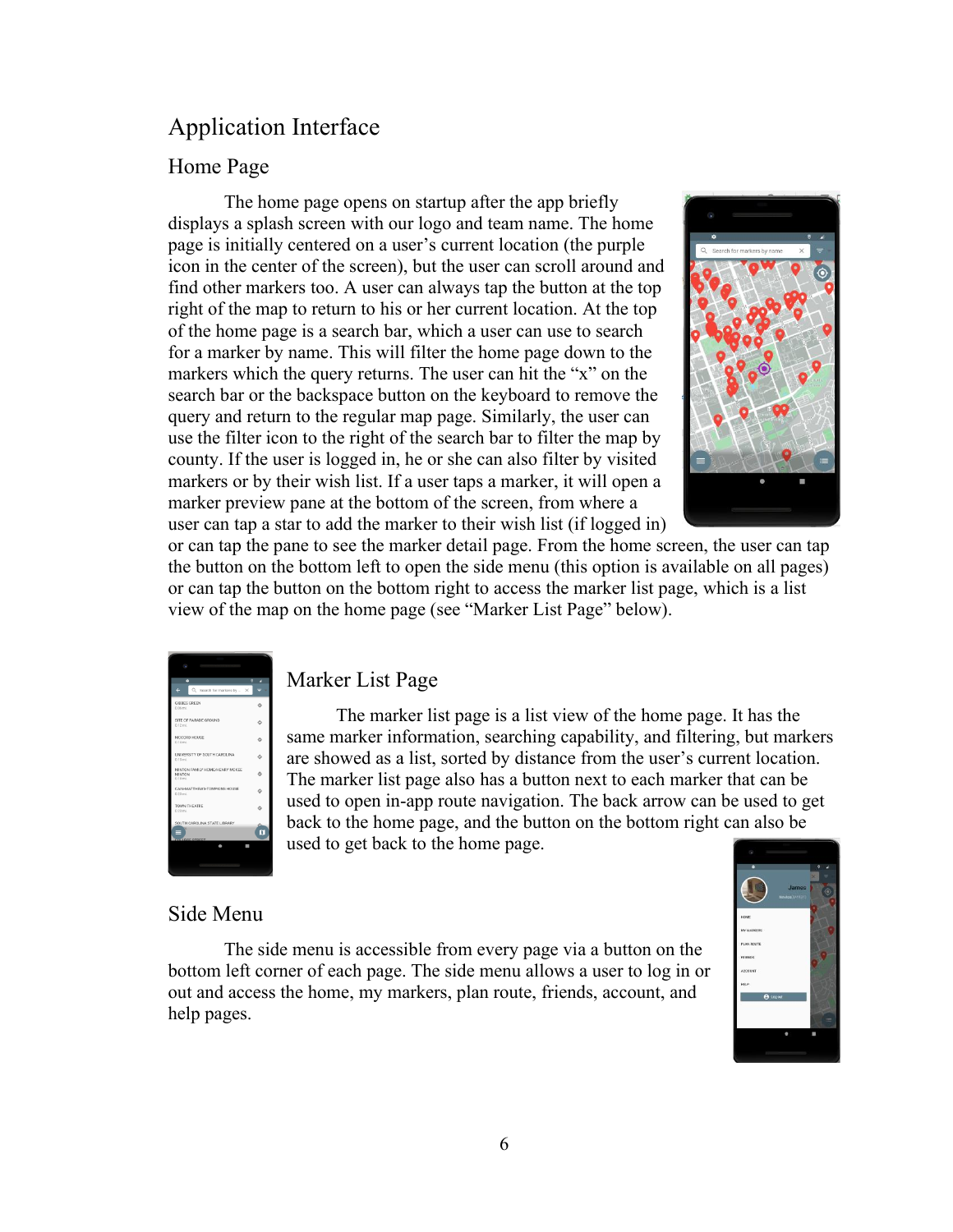#### Route Navigation

Route navigation is accessible from the marker list page and uses the Google Maps app to provide step-by-step directions to any marker. For a while, our only solution to this issue was to use a buggy and imperfect implementation of route navigation using the Mapbox API, but one of the last features we added is the ability to send coordinates to Google Maps to navigate to between 1 and 8 different markers.





#### Account Page

For users who have created an account and logged in, the account page shows the user's display name (or email if no display name has been specified), profile picture, and bio (all of which can be edited on the edit account page, which is accessible via the link at the bottom of this page). This information is visible on the side menu as well for users who are logged in. From this page, users can also view their wish list, visited place, and friends, as well as the number of items in each category. Using the buttons on the page, users can access the side menu via the button on the bottom left and the home page via the button on the bottom right.

#### Friends Page

The friends page allows users to add friends, track pending friend requests, and track the activity of their friends. Once a friend request has been approved by both parties, this can be used to track each other's progress towards engaging with local history by visiting historical landmarks. From this page, a user can hit the "+" button to create a new friend request and can navigate to the side menu using the button by the bottom left as well as the home page using the button on the bottom right.





#### Plan Route Page

The plan route page builds on the home page to allow a user to plan a route to multiple different markers. A user can plan and save a route or clear the route by pressing the "x" button and starting over. This is useful for a variety of purposes, including planning a walk or road trip and trying to either maximize the number of markers visited or visit as many markers of interest as possible. The user can also create a route that visits up to 8 markers and use the button above the " $x$ " to send a route to Google Maps and get step-by-step instructions. Otherwise, this page functions the same way as the home page and has the same buttons.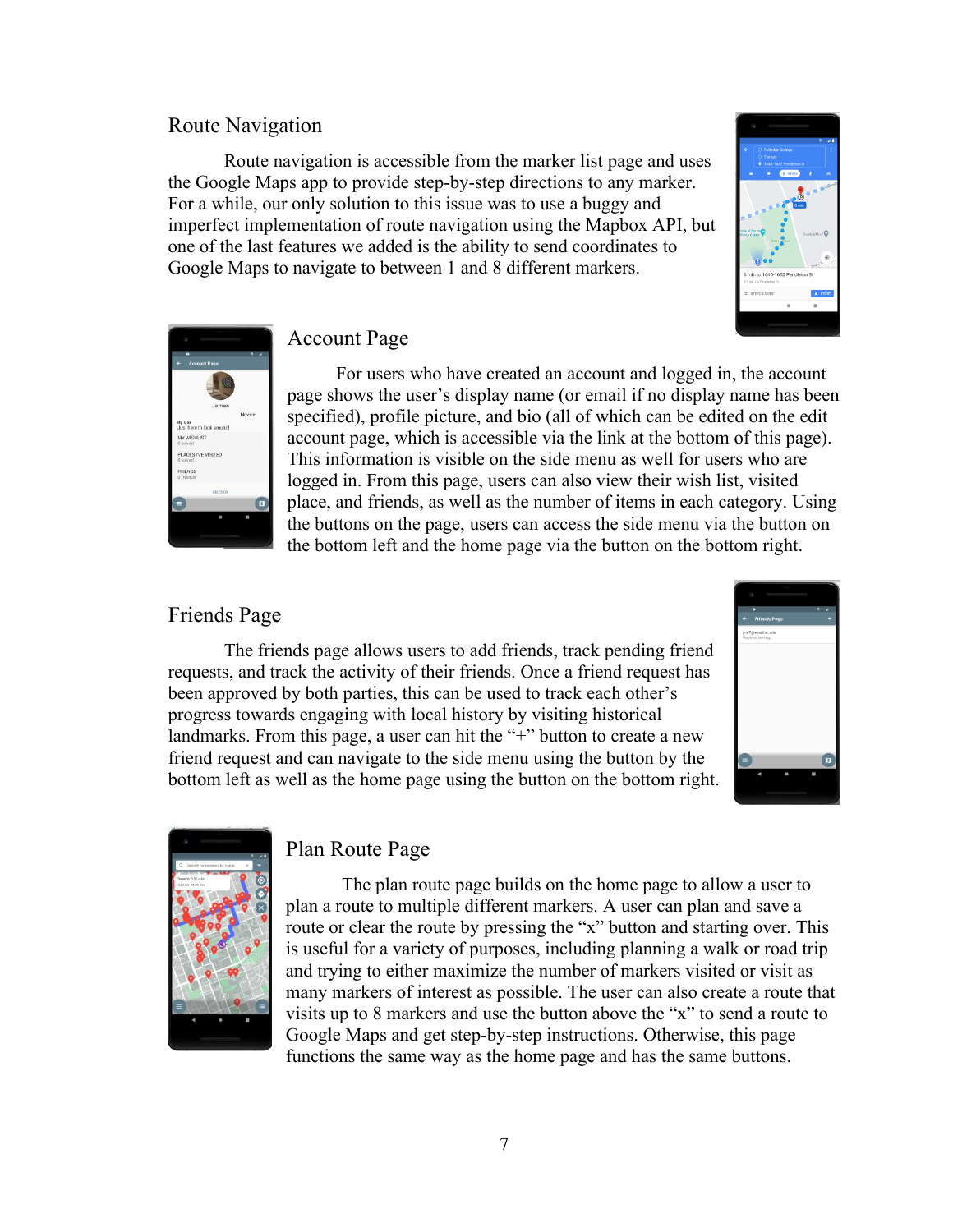#### My Markers Page

This page tracks how many markers from each county a user visits and displays this information in an engaging way.



#### Help Page

Finally, the help page provides a place where the user can go if there are bugs with the app or if a user is having trouble understanding the app for any reason or has any other questions. We have a tutorial that opens for first-time users, but the help page also exists to provide additional



customer service. The first helpful feature is the frequently asked questions at the top of the page. These questions are backed up to firebase and are available to answer common concerns or issues associated with the app. There is also a help button that allows users to email concerns to a customer service email account that is monitored by app admins. If there are any additional questions or

bugs we run into after the 1.0 Release, this page is a place we can post these issues so users are up-to-date. Lastly, from this page a user can navigate to the side menu or home page using the buttons on the bottom of the screen, as with the other pages.

#### Marker Detail Page

This page can be accessed by clicking on any marker in list or map view and contains the name, address, description, and county of all markers. From this page, a user can add a marker to his or her personal wish list, see if they have visited this marker yet (via the icon on the top right, cross out if not yet visited), and learn more about the historical landmark by reading the description. We have added images to a few markers, as seen in the image to the right, and if we continue development of this app and decide to deploy it, we will add images to more markers. From this page, a user can go back to the previous page using the back arrow, access the side menu via the button on the bottom left, or return to the home page via the button on the bottom right.



## Technical Obstacles

#### Implementing in-app route navigation

One of the biggest issues we encountered was implementing in-app route navigation. One of the developers on our team, Matt, took the lead here and ran into a lot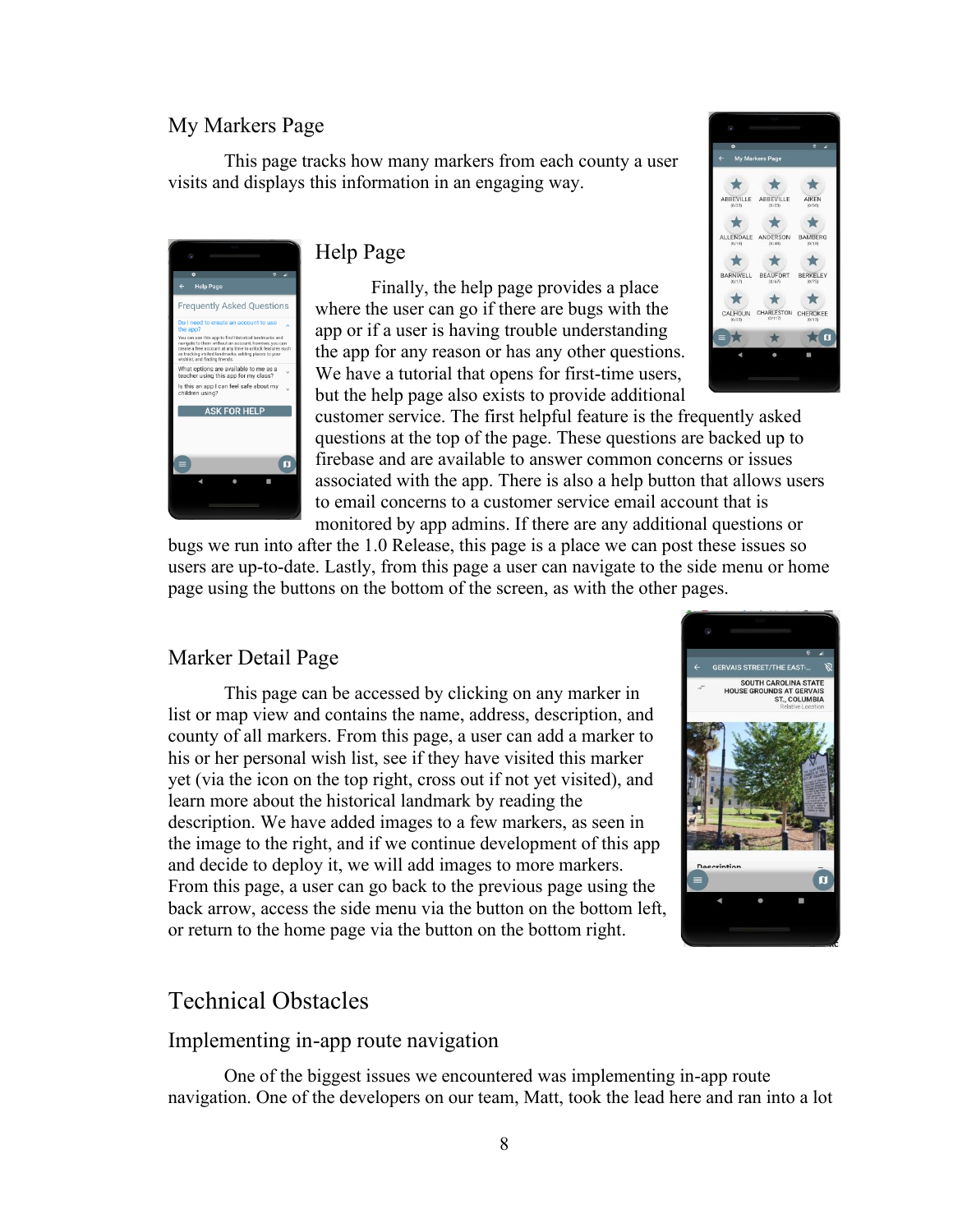of bugs using the Mapbox API and flutter maps plugin for this purpose. Both of these frameworks have libraries for this purpose, but the online examples have bugs in them and we were not able to find a solution that was bug-free and worked as smoothly as we wanted. We also considered redirecting the user to Google Maps (we considered Google Maps rather than Apple maps since we are deploying for Android and the tools we are using- flutter, dart, firebase- are all Google products). We ran into issues sending coordinates to Google Maps for a while and were also wary of fees for calling the Google Maps through intents in our app. We discounted this as a real possibility for a while, but in one of our final code commits for the 1.0 Release, Matt figured out how to send coordinates to the Google Maps application to support step-by-step route navigation for up to 8 markers. This is a major enhancement for our app and not only works far better than the Mapbox version did but also makes the plan route page more functional since we can send navigation instructions to Google Maps for up to 8 markers instead of simply letting the user create a hypothetical route but not being able to support directions, which was our best solution for the Release Candidate 1 release and all earlier editions of the app.

#### Selectively loading on-screen markers

Another major (and unsolved) issue with our app is our technique for loading the markers we need without slowing the app by loading every marker upon startup. One of our developers, Ian, worked on this and created the existing design but did not work on an altered design to change the way markers load. Currently, our app performs well, thanks in part to our generally efficient design and the fast speed of flutter, however, our app takes a while to compile and a relatively long time to load as well, and also has a high memory cost. Our app works well and could be deployed as is, but if we were going to sell our app on the Google play store (and possibly the Apple app store as well if we eventually deploy in iOS), it would probably be helpful to do some sort of smart marker loading where we only load markers that are on or near the screen, kind of like the way Google or Apple maps only load as much of the app as the user needs. This would be a helpful exploration topic to make our app more efficient and top-level production ready.

#### Implementing user authentication through external accounts

When we first began designing and planning the application for this project, we planned to implement user authentication through a user's Google account in addition to email and password authentication. We also considered adding other alternate authentication methods down the road. One of our developers, Lauren, took the lead on this and was not able to make Google authentication work. This does not affect the performance or other features of our application, but if we were to continue with this app and add updates beyond the 1.0 Release, adding user authentication via Google would be one of the first features we worked on.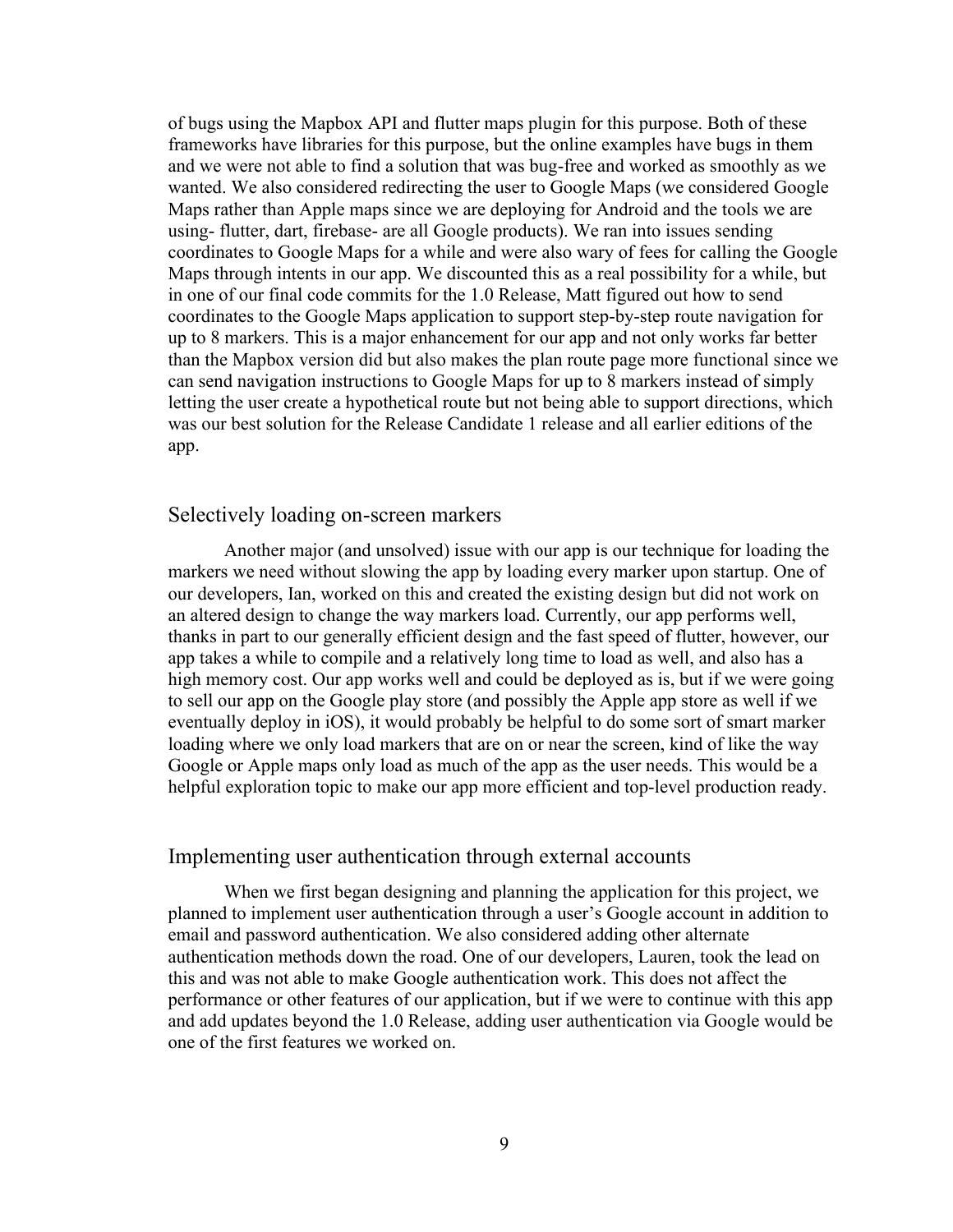#### Adding and storing profile photos

Another feature of the app that led to some bugs was adding and storing profile photos. Accessing the user's camera roll and camera were a little difficult, but the bigger challenges were to find a way to store images in Firebase and small, unexpected bugs that arose around the fringes of this part of the app. One of the developers on our team, Joe, took the lead in this area. He worked through the issues with implementing this feature, and by the time he had implemented it, the toughest bug to figure out was an issue where the picture wouldn't be displayed until a user left the account page and came back. This was one of several issues with in-app navigation we had to work out but is of particular interest because it came from an unexpected and seemingly unrelated area of adding profile photos. Joe ended up finding a solution to this bug, and we worked out all the issues with navigation, but it's worth noting that surprising navigation and reloading bugs are one area where our app ran into more unexpected bugs than many other areas of the app, which led to us learning a lot about debugging.

# Testing and Validation

#### Unit Testing

For this project, we created a full suite of unit tests to test the accuracy of functions for our app (Ian, one of the developers on our team, took the lead here). This includes tests that check functions such as the function for marker distance and the search bar to ensure that given a known input, the output is correct. This prevents many logical bugs from being introduced to the code and remaining undetected. One thing we have realized as we wrap up this project is that we did not add unit tests until near the end instead of adding them continually and integrating automated testing more deeply into the development process. We did not create any tests for the proof of concept release, only created 2 unit tests prior to the beta release, and did not add additional unit tests until after all 1.0 Release code has been written and pushed to the main branch. While it is still helpful to have these automated unit tests, and we were still able to learn about testing through their creation and use, we have learned for future projects that it would be more helpful to do as our professor suggested and write tests for functions as we create them. This would allow us to catch bugs early and with less weight on manual testing, and would also allow us to require that all tests run correctly before commits are made to the main branch. So we ended up with a helpful suite of unit tests and learned about how we might improve our development process in the future by more deeply integrating tests from the beginning.

#### Behavioral Testing

We also created a full suite of behavioral tests for this application (Matt, one of the developers on our team, took the lead here). Like unit tests, behavioral tests are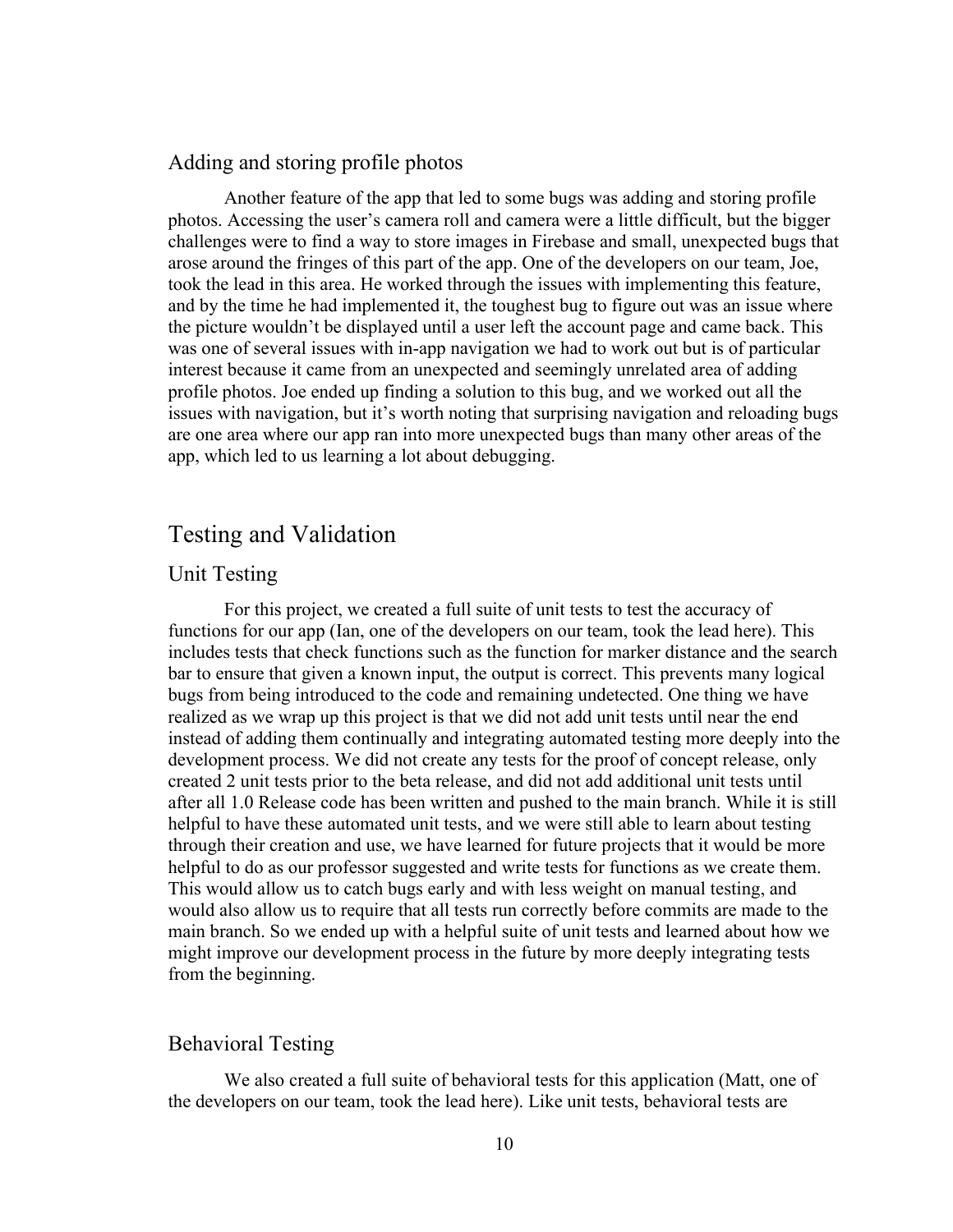automated, however, instead of checking functions for correct output, behavioral tests simulate a user's interaction with the user interface to ensure that features are behaving as expected. We use behavioral tests to make sure tappable items such as the side menu, markers, and the various buttons on our application open or navigate to the correct place. Like with unit tests (see the section above), our implementation of behavioral tests was helpful in providing a layer of verification of our app's features beyond manual testing, however, similar to with unit tests, we learned several lessons about how we could have improved our process. Essentially, we determined that it would have been helpful to create tests as we went, primarily to provide verification of functionality with each code commit. This will be a helpful lesson for us as we begin to fine-tune our development habits as we begin our careers.

#### Manual Testing

As mentioned previously, manual testing was our primary method of finding bugs and improving this application throughout the development process. Each time one of us would pull from the main branch to update our Android Studio code base, we would open our app in an emulator to make sure the features we had most recently been working on were still functional. We would test this by using our application as if we were users of the app and trying to tap each button to make sure everything was working as expected. As developers, we improved in our technique and efficiency in doing this sort of manual testing as the class went on. One thing that was helpful to us was receiving instructor feedback on bugs and learning to look for issues with the code in the way our professor did. It was also helpful to simply learn by doing when it came to testing, and we found that our process of continuing to manually test became fairly effective by the end of the semester. However, we saw two problems with manual testing that highlight the need for automated behavioral and unit tests. First, as developers we can't see everything. Even when it came to our app that we were pretty familiar with, there were areas that our instructor and quality assurance team found issues that we had not considered. Adding unit test for each function and behavioral tests for each button or feature is helpful in catching more issues early on. Secondly, while we know our app well, not everyone who does quality assurance testing in a work environment will be familiar with the ins and outs of an application's source code. Therefore, it is helpful to have a full suite of tests that ensure the accuracy of each feature and give debugging teams a place to start, especially with a larger and more complex application.

#### Debugging

As with any software project, debugging was of major importance to us. As discussed above, our primary method for finding bugs was through manual testing. However, regardless of how we found an issue with our project, the debugging process was relatively similar. First, we worked to clearly identify a bug, to make sure it is reproducible, and to describe exactly what doesn't work. Then, we would create an issue (see GitHub workflow section below) and assign it to someone who would work on the bug. Once we isolated the problem feature or button, usually the person working on it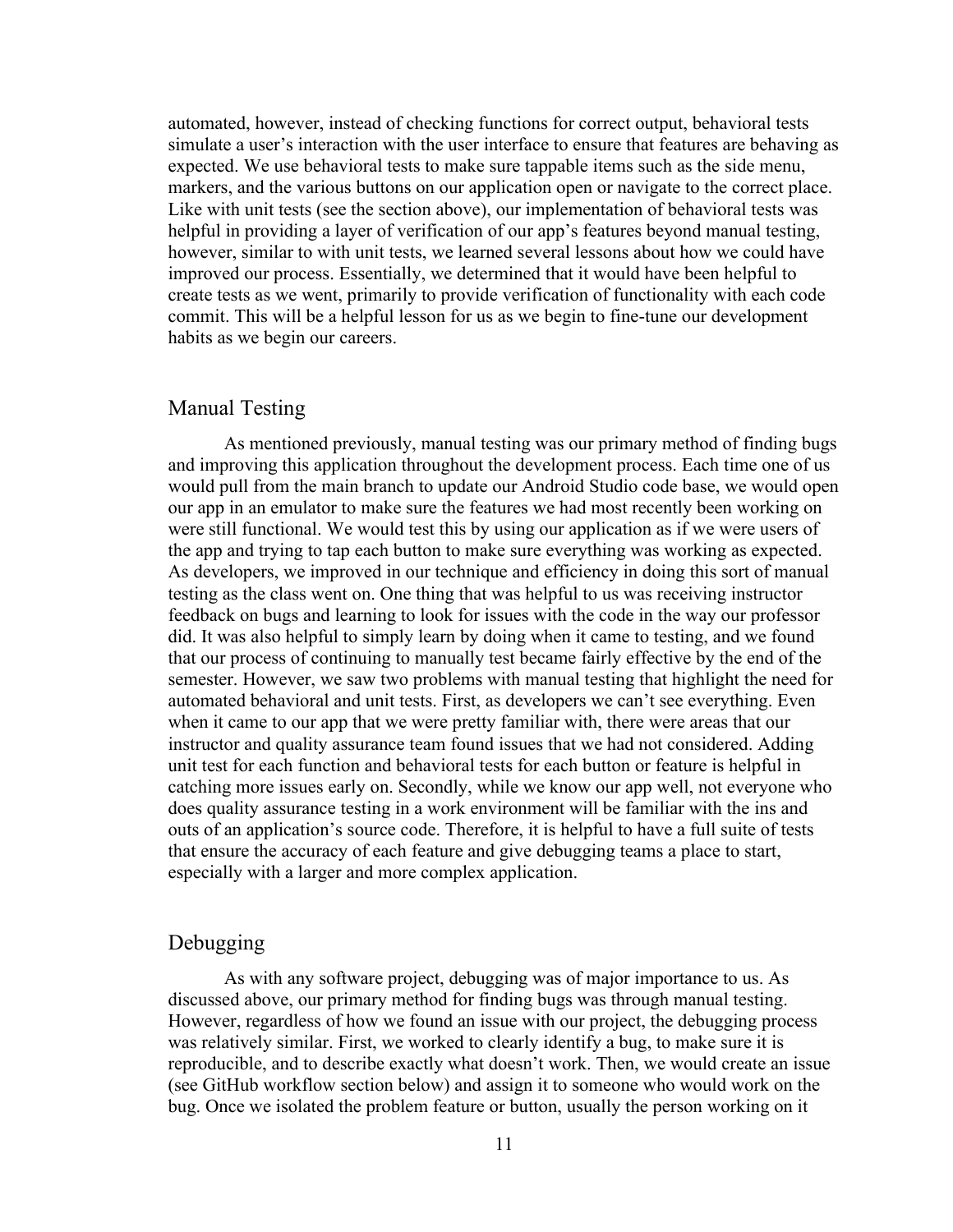would try to find the segments of code that could possibly be causing the error. Sometimes we would add a breakpoint to the code to allow us to utilize Android Studio's built-in debugging software. Once we got to this point, it became more art than science, and often we employed a strategy of trying to change different small pieces to see if that would fix the issue, looking online to see if others had similar problems, and finally talking to other developers on our team who had also worked on the code in question to bounce ideas off each other. This was an effective strategy for us, and many of these principles would apply well to the workplace. The most obvious way we can see to grow in this area (beyond integrating more automated tests as discussed above) is to utilize built-in debugging software more.

#### GitHub Workflow

As discussed in the GitHub section on page 4, we used GitHub for all planning and design components of this project in addition to all of our delegation and code commits. When it comes to our software development process specifically, we used the gitflow method as recommended by the professor. Using this method, we create an issue for each specific bug or feature and assigned it to a member of our development team. That person takes the lead for adding the feature or solving the bug, making commits as applicable. That developer also creates a new branch, specifically for the issue in question, making all commits to that branch. Then, once the issue is resolved, the developer creates a single pull request to merge the changes with the main branch, which links to and closes the original issue. We have branch protection rules in place so another developer must review and approve the changes before they can be merged. Using this process, we were easily able to assign work as a team and track who is working on each part of the application at any given time. This also allows us to visualize what work needs to be done for each milestone and how our progress looks over time.

# Conclusions

Developing this application was an enjoyable and learning experience for our entire development team. Most of us had never used GitHub to its fullest extent before, including using git command line commands, pushing to and pulling from main collaboratively, and assigning tasks via issues. Our experience with the gitflow method will be invaluable to us as we begin careers in software development and related fields. We also learned to interact with technologies that were new to us, including APIs, a programming language in dart, and other tools and technologies. We became comfortable with mobile app development in Android Studio, with deploying a release version of an application, with interacting with Google Maps, Mapbox, firestore, fire\_auth, and other APIs. We learned to implement search and sorting functions, both on a map and on a list, inside of a dart application. Through all of this, we learned the importance of teamwork, as we leaned on each other to divide work on this application and maximize our productivity and capability. We learned to work through bugs in our code and learn to work with new libraries on the fly. As a result of this project, our entire development